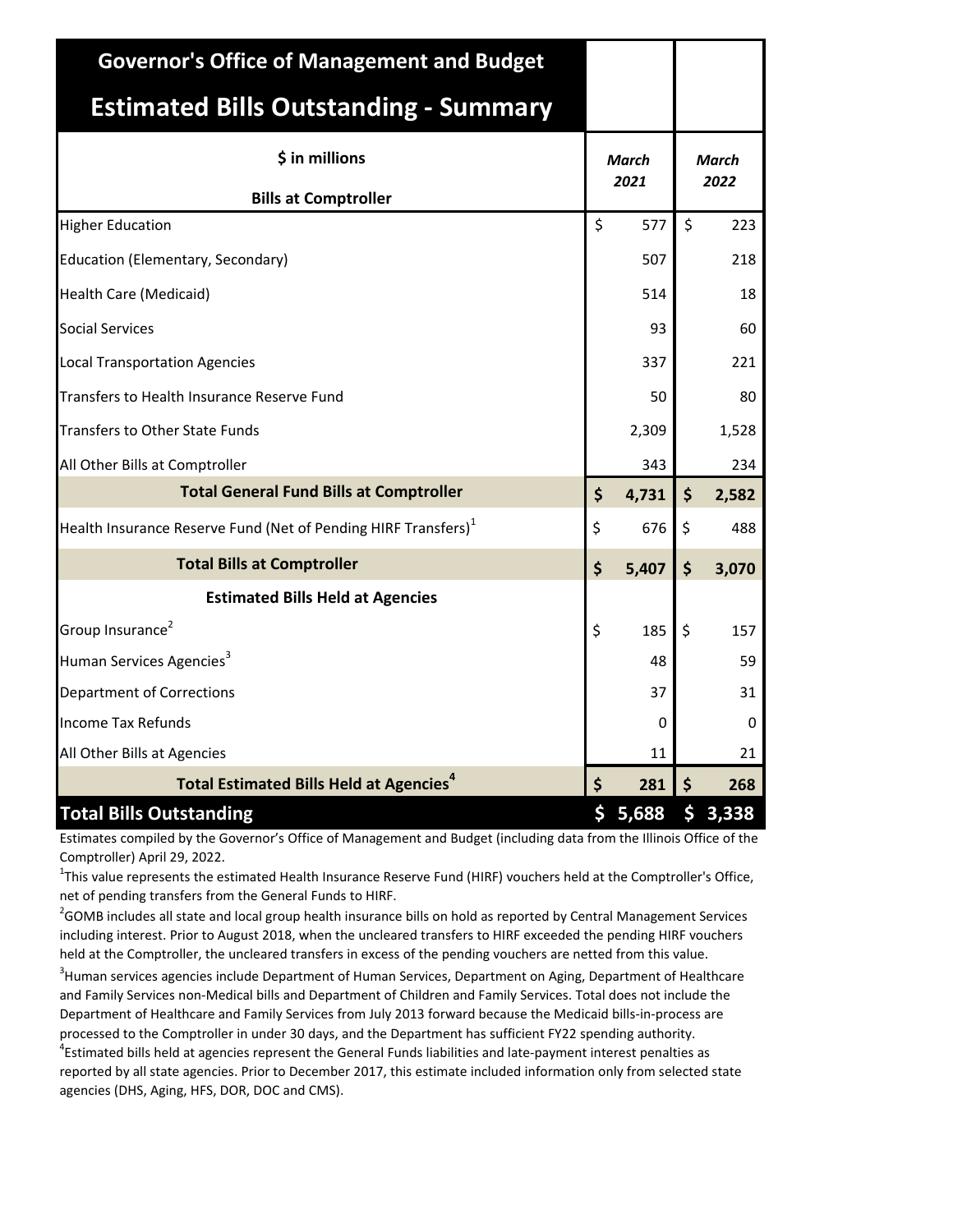## **Governor's Office of Management and Budget Estimated Bills Backlog Total**

**August 2017 through March 2022**



Estimates compiled by the Governor's Office of Management and Budget (including data from the Illinois Office of the Comptroller).

Prior to December 2017, this estimate included only selected state agencies (DHS, Aging, HFS, DOR, DOC and CMS). Prior to June 2016, this estimate did not include all bills at Department of Human Services, or any bills held at Department of Corrections or Department on Aging. Prior to March 2018, this estimate did not include pending vouchers payable from the Health Insurance Reserve Fund.